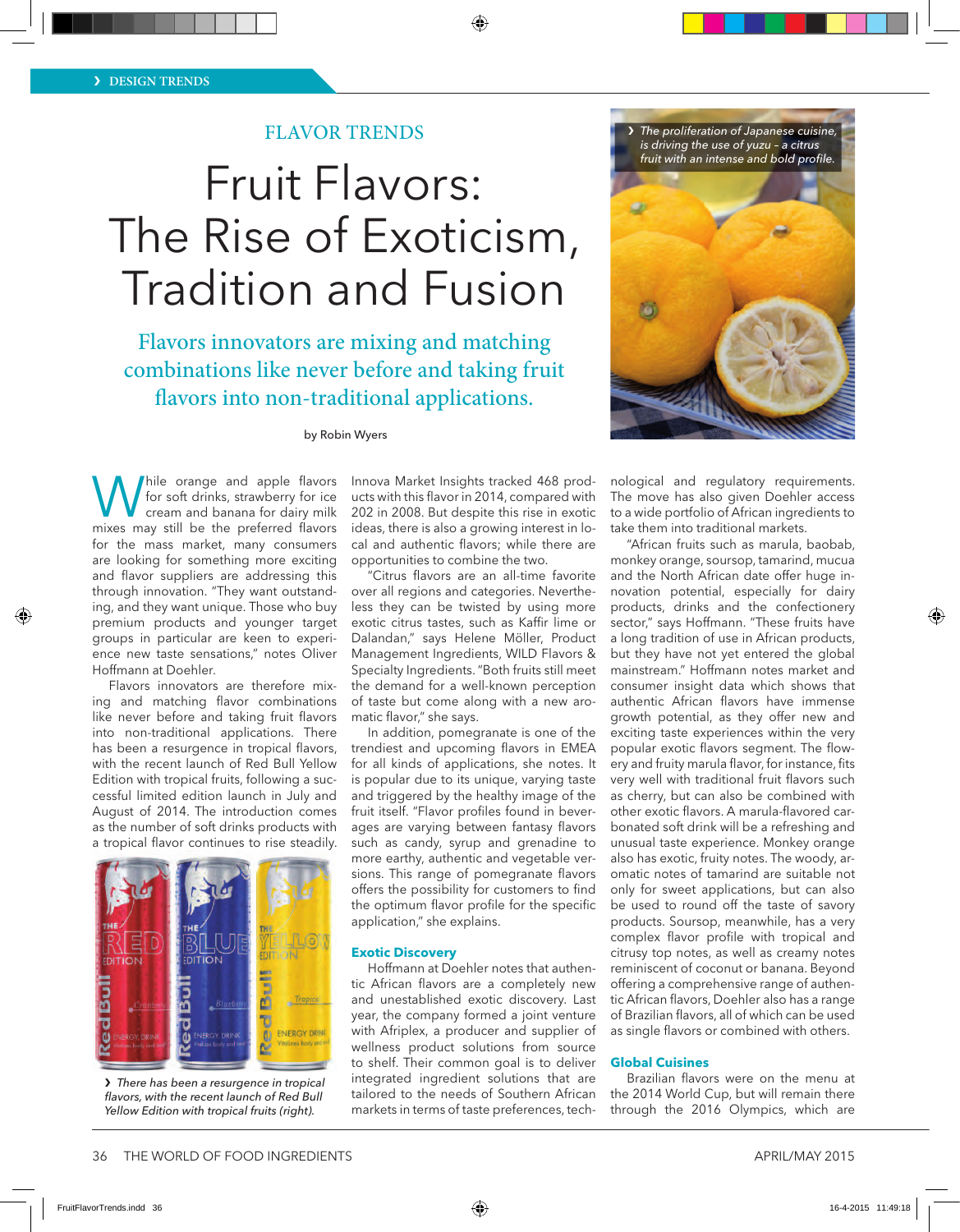slated to take place in Rio de Janeiro. "We expect the spotlight to remain firmly on Brazilian cuisine over the coming twelve months, particularly in anticipation of the 2016 Olympics," says Hugh Evans, marketing manager at Synergy. "Our research has revealed that the Brazilian trend is a prelude to a greater interest in South America as a whole. Indigenous Brazilian flavors, such as passion fruit, have become a key element in dishes at prestigious restaurants across the UK, featuring in several courses from appetizers to desserts. Linked to this, passion fruit flavors are making their way onto supermarket shelves too, with new product launches including passion fruit flavored tea, soft drinks, dressings and desserts."

Evans also notes that with growing consumer interest in global cuisine, there is an increasing demand for more esoteric and unusual flavors. The proliferation of Japanese cuisine, for example, is driving the incorporation of the Japanese flavor – yuzu – a citrus fruit with an intense and bold profile. "From alcoholic drinks and cocktails, to juices, energy drinks, sauces and desserts, yuzu brings the acidity of other citrus fruits like grapefruit and tangerines, combined with a fragrant aroma and refreshing flavor that's less tart than its citrus counterparts," he says.

#### **Local Appeal**

But we should not lose sight of flavors that are drawn from a more local origin, which is in line with the trend towards traceability and sustainability. Möller at Wild notes that fruits such as rhubarb, blackcurrant and pear have for many generations been known as local fruits in Central Europe, and often consumed as fresh fruit. "Currently, as flavors they are becoming more important, because consumers put more and more emphasis on a regional focus and traditionally perceived flavors – also in processed foods. They are expected to taste fruity and ripe

as fresh from the garden," she explains.

Another reason for this quest for authenticity is the role for keeping naturalness on the agenda when formulating with fruit flavors. Möller notes that consumers are increasingly demanding a natural flavoring, because the acceptance of synthetic ingredients in food is falling steadily.

"The most natural way – and especially appropriate for premium products – would be to use FTNF flavors (from the named fruit). They fully meet the consumer demand for authentic food but put rather high requirements on certain conditions concerning harvesting, sourcing and manufacturing processes," she says.

"Finally, a reliable beverage concept naturally includes the appropriate color. The product must be consistent. Besides the use of a natural flavor, the color should also be derived from natural sources," she adds.

#### **Flavor Pairings**

Fruit flavors are typically incorporated into sweet applications, but there is a whole new area to address in flavor fusions or "mash ups," where new and exciting flavors are fused with traditional cuisines. As a result, Evans says that manufacturers are looking for ways to meet these requirements by successfully blurring the boundaries and creating exciting new flavor combinations. Sweet and savory flavors, for example, are



# YOU DEVELOP RECIPES FOR SUCCESS. WE GROW IT.

When it comes to colouring food naturally, more and more technologists and concept developers are choosing the genuine alternative. EXBERRY® Colouring Foods are simply made from edible, plant-based materials - with no artificial additives or organic solvents. It can deliver sustainable results to you that are futureproof. With our know-how from more than 30 years of experience, we support you throughout the whole manufacturing process of colouring your products. Find out for yourself and see the latest developments at gnt-group.com